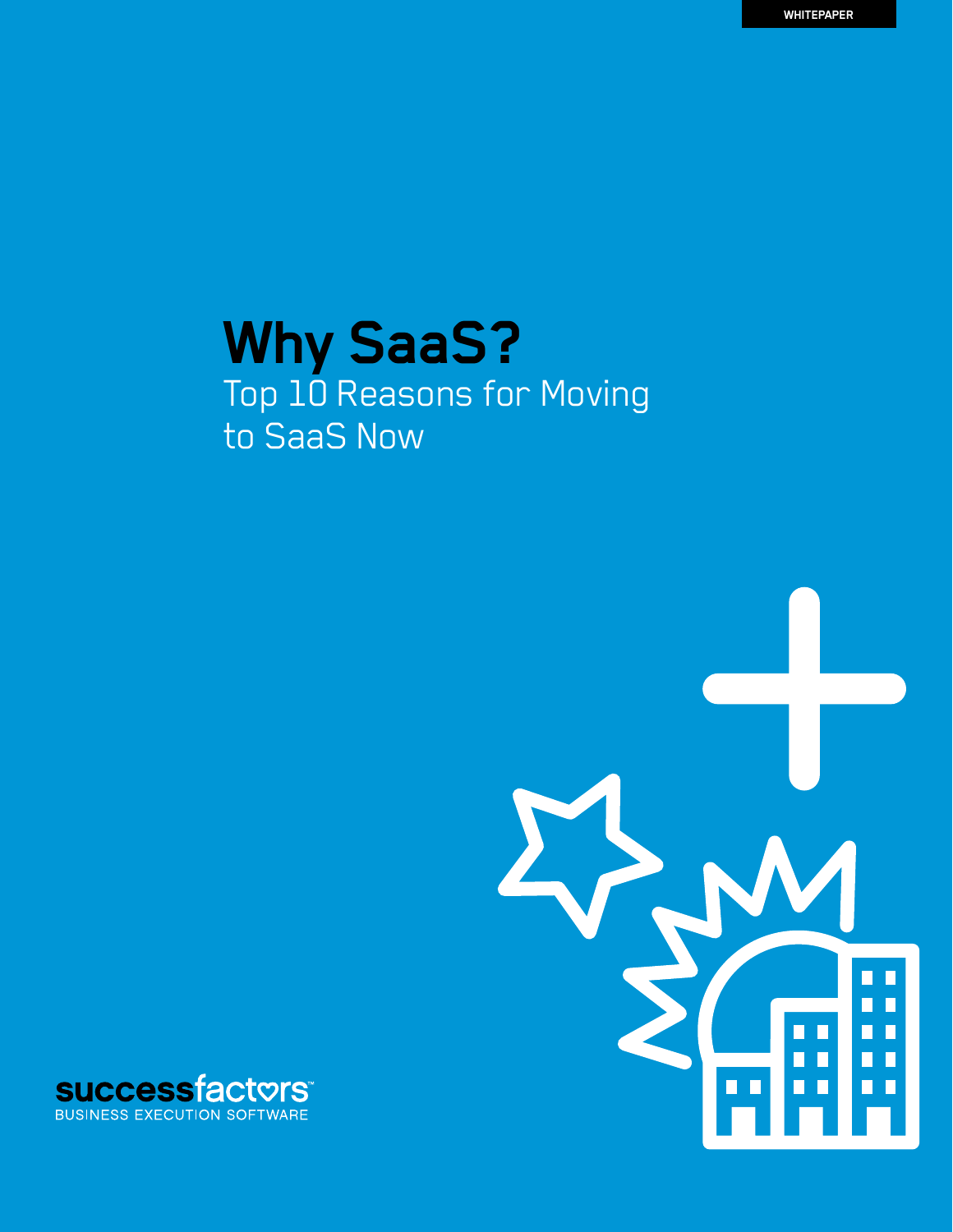

# **Top 10 Reasons for Moving to SaaS Now**

### **The Bottom Line**

Most organizations have moved (or are in the process of moving) to SaaS for their Talent Management Solutions. Why? Simply stated, because it is one of the smartest, best business decisions you can make today.

There are many reasons to move to SaaS, including rapid deployment, reduced support, improved flexibility, lower costs, etc. But there are also several reasons that often go overlooked that are as important-- if not more important and urgent.

Even with all of the benefits its important to note that these benefits and bottom-line considerations are only realized when the vendor providing the SaaS solution is disciplined and demonstrates proven results.

With these points in mind, below is a list of the Top 10 Reasons for Moving to SaaS right now.

### "SaaS will become the default model for HR technology deployment..."

Paul Hamerman, VP, Principal Analyst Forrester Research

"The effectiveness of SaaS is as much about the discipline it enforces in implementation and upgrade practices as it is about technical architecture."

> Jim Holincheck, Managing VP Gartner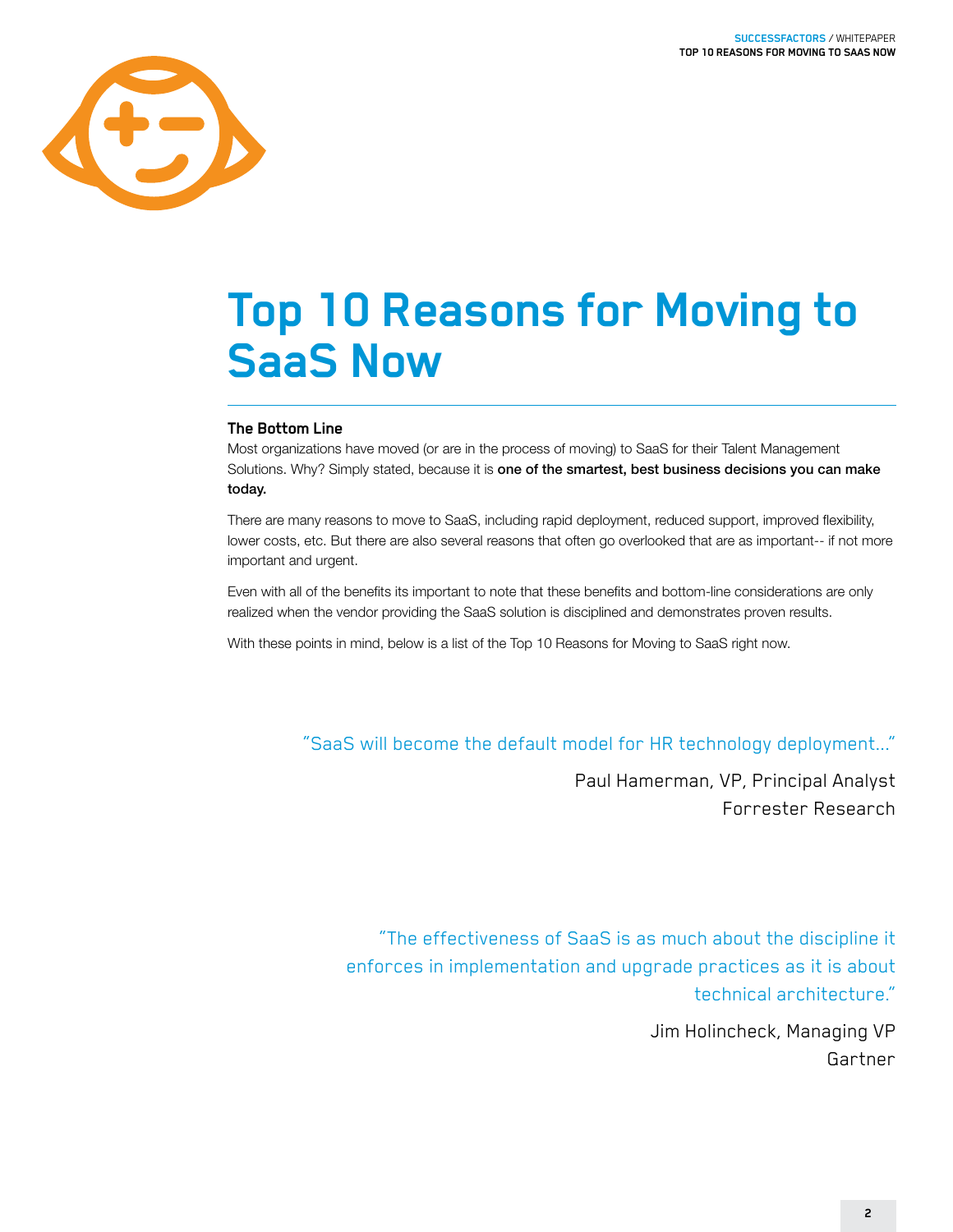

|                | <b>REASON</b>                              | <b>WHY IT MATTERS</b>                                                                                                                                                                                                                                                                                                                                                                                                                                                                                  |
|----------------|--------------------------------------------|--------------------------------------------------------------------------------------------------------------------------------------------------------------------------------------------------------------------------------------------------------------------------------------------------------------------------------------------------------------------------------------------------------------------------------------------------------------------------------------------------------|
| 10             | Remove 3rd Party<br>Dependencies           | No need to worry about potential 3rd party technologies (like databases on<br>application servers) or dependencies that may cause an application move or<br>system disruption. With SaaS, all 3rd party technical considerations and needs are<br>entirely removed.                                                                                                                                                                                                                                    |
| 9              | Reduced<br>Administration                  | Whether its administering IT infrastructure, working to achieve a level of<br>compliance, applying an upgrade, or adding a unique application requirement<br>--SaaS significantly reduces your administrative overhead -- allowing your<br>organization to focus on gaining Talent Management value to drive better business<br>results.                                                                                                                                                               |
| 8              | <b>Guaranteed Access</b><br>& Reliability  | Application access is assured with SLAs and a proven record of more than 99.9%<br>uptime. Plus SuccessFactors adheres to Information Technology Infrastructure<br>Library (ITIL) v3 for assuring service, support and delivery.                                                                                                                                                                                                                                                                        |
| $\overline{7}$ | Assured, Sustained<br>Compliance           | Ensure your talent management initiatives are always compliant and certified with<br>industry and county specific standards and laws. SuccessFactors continuously<br>works to maintain and increase compliance and certification with a number of<br>industry, functional and county-specific mandates, including<br>• Europen Union Privacy Directive 95/46/EC compliant<br>• United States Food & Drug Administration (FDA) Title 21 CXR Part 11 certified<br>• European Union Safe Harbor certified |
| 6              | <b>World-class Security</b>                | SuccessFactors provides comprehensive security controls across data centers,<br>personnel, and application-level security. Plus, SuccessFactors SaaS is:<br>• SAS-70 Type II certified<br>• ANSI TIA/ EIA-942 Tier III+ compliant<br>• PCI Data Security Standard (DSS) v1.2.1 compliant and certified<br>• FIPS-99 authorized by the United States Department of Homeland Security                                                                                                                    |
| 5              | No Update/<br><b>Upgrade Anxiety</b>       | No headaches. No hassles.<br>SuccessFactors takes care of the entire technical process for updating and<br>upgrading the application.                                                                                                                                                                                                                                                                                                                                                                  |
| 4              | Continuous<br>Innovations                  | Ensure competitiveness by continuously receiving and easily adopting the latest<br>innovations in learning and talent management.                                                                                                                                                                                                                                                                                                                                                                      |
| 3              | <b>Easily Apply Unique</b><br>Requirements | With the recent acquisition of Plateau Systems and their Foundation architecture<br>and extension framework, you can easily apply unique application requirements<br>-- and seamlessly maintain them with each new SaaS update.                                                                                                                                                                                                                                                                        |
| 2              | <b>Predictable Costs</b>                   | Save money by paying for just one annual subscription. No more upgrade costs,<br>applying patches, or 3rd party license costs (e.g. database and operating systems).                                                                                                                                                                                                                                                                                                                                   |
| 1              | Lower TCO                                  | No longer worry about maintenance costs for the operating system, database, or<br>servers. Systems and IT support currently managing SuccessFactors can be<br>redeployed.                                                                                                                                                                                                                                                                                                                              |

#### **About SuccessFactors**

SuccessFactors is the global leader in business execution software. Our suite of on-demand applications is relied upon by companies of all sizes around the world to align their businesses to their strategies, arm their organizations for success and incite their employees to greatness – every day. For more information, visit www.successfactors.com or call 1-800-9920.